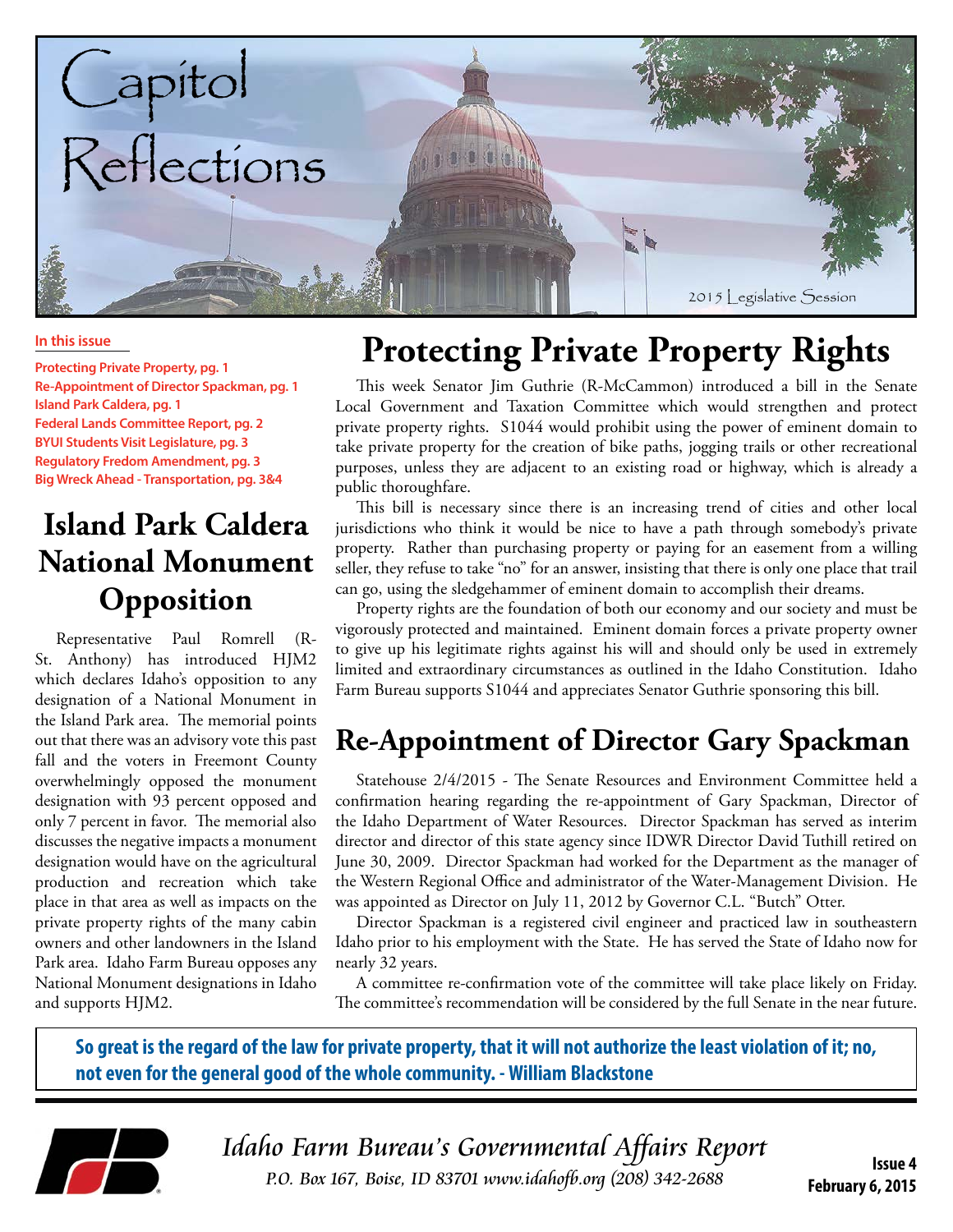## **Federal Lands Interim Committee Report HCR 21 and HCR 22**

A Review of the 2014 Interim Committee Report

**Committee Background and Mission** - On January 30, 2015 the Federal Lands Interim Committee provided its final report for the work that had been completed in 2013-2014. This committee was co-chaired by Senator Chuck Winder and then Representative Lawerence Denney. Meetings were held throughout Idaho and public testimony was received regarding the State's investigation and desire to acquire and manage more land currently being held by the federal government. Approximately 62 percent of lands within our state's boundaries are owned by the federal government.

**History of Federal Lands –** Initially, the federal government did not own any land. Lands were ceded to the federal government from several of the original states for the sole purpose of the formation of other states, the proceeds of which would be used to pay down Revolutionary War debt. The basis for the federal government's future ownership of any lands was the Property Clause of the U.S. Constitution which gave Congress authority over territories and other property of the United States. The Property Clause states:

The Congress shall have power to dispose of and make all needful rules and regulations respecting the territory or other property belonging to the Unites States, and nothing in this Constitution shall be so construed as to Prejudice any Claims of the Unites States, or of any particular State.

When the federal government purchased or acquired more lands through the Louisiana Purchase and other similar transactions, it was to provide territory for new states to be formed. The federal government sold land to settlers, in some instances giving it away for free to the states when it could not be sold in a timely manner.

**Idaho Territory** – In 1863 President Abraham Lincoln signed a bill creating the Idaho Territory. Then, in 1889 Congress admitted Idaho into the Union. Idaho's Admission Act set forth the requirements of the territory in order to be admitted "on an equal footing with the original states in all respects whatever". However, the Admission Act adopted by Congress also contained certain disclaimers to unappropriated public lands. Section 12 of the Idaho Admissions Act states in part:

"The state of Idaho shall not be entitled to any further or other grants of lands for any purpose than as expressly provided in this act. And the lands granted by this section shall be held, appropriated and disposed of exclusively for the purpose herein mentioned".

Those lands expressly provided included: sections of endowment lands given to the State for the purpose of providing funds for the schools, universities and other institutions of the State. Therefore, there are now competing clauses within the Admission Act itself, which would not have been the case, had the federal government kept its commitment to sell the lands to the public.

**Idaho's Constitution** – Article XXI, Section 19 contains additional disclaimer language that states the following:

"And the people of the state of Idaho do agree and declare that we forever disclaim all right and title to the unappropriated public lands lying with the boundaries within the boundaries thereof, and to all lands lying with said limits owned or held by any Indians or Indian tribes; and until the title thereto shall have been extinguished by the United States, the same shall be subject to the disposition of the United States…"

The federal government was supposed to sell or "dispose" of the public lands within Idaho. That was the agreement at the time of statehood as clearly indicated in the language from the Idaho Constitution cited above. This in and of itself puts Idaho, and most other Western states, on an unequal footing with other states who do not have huge tracts of federally managed lands within their borders.

**Conclusion** – The Idaho Legislature's frustration with federal management of the 62 percent of Idaho is thoroughly illustrated by HCR 21 and HCR 22. This frustration has manifested itself in various ways since statehood and there have been many efforts over the last 125 years to reduce federal ownership of Idaho.

The 10 member legislative committee undertook a review of both legal issues regarding ownership and the economics challenges of managing this vast amount of land. Primary themes from the public testimony indicated that these lands are not currently being managed appropriately by the federal government, but the land should continue to provide public access. Obviously there are great economic opportunities from ownership, but the cost of management and protection raises concerns.

Other western states are aggressively engaged in the effort and also desire to decrease federal land holding within their borders. There is no easy path to resolve this grievance with the federal government. The interim committee will be seeking authority to continue to remain active to monitor and support other western states efforts to obtain federal lands.

**Minority Report** - A minority report was presented by committee members Senator Michelle Stennett and Representative Mat Erpelding. This report takes exception to Idaho's efforts to obtain ownership of federally owned lands.

Full Report – The full report can be found on the Idaho Legislature's website. Go to [www.legislature.idaho.gov](http://www.legislature.idaho.gov) to read the full committee report.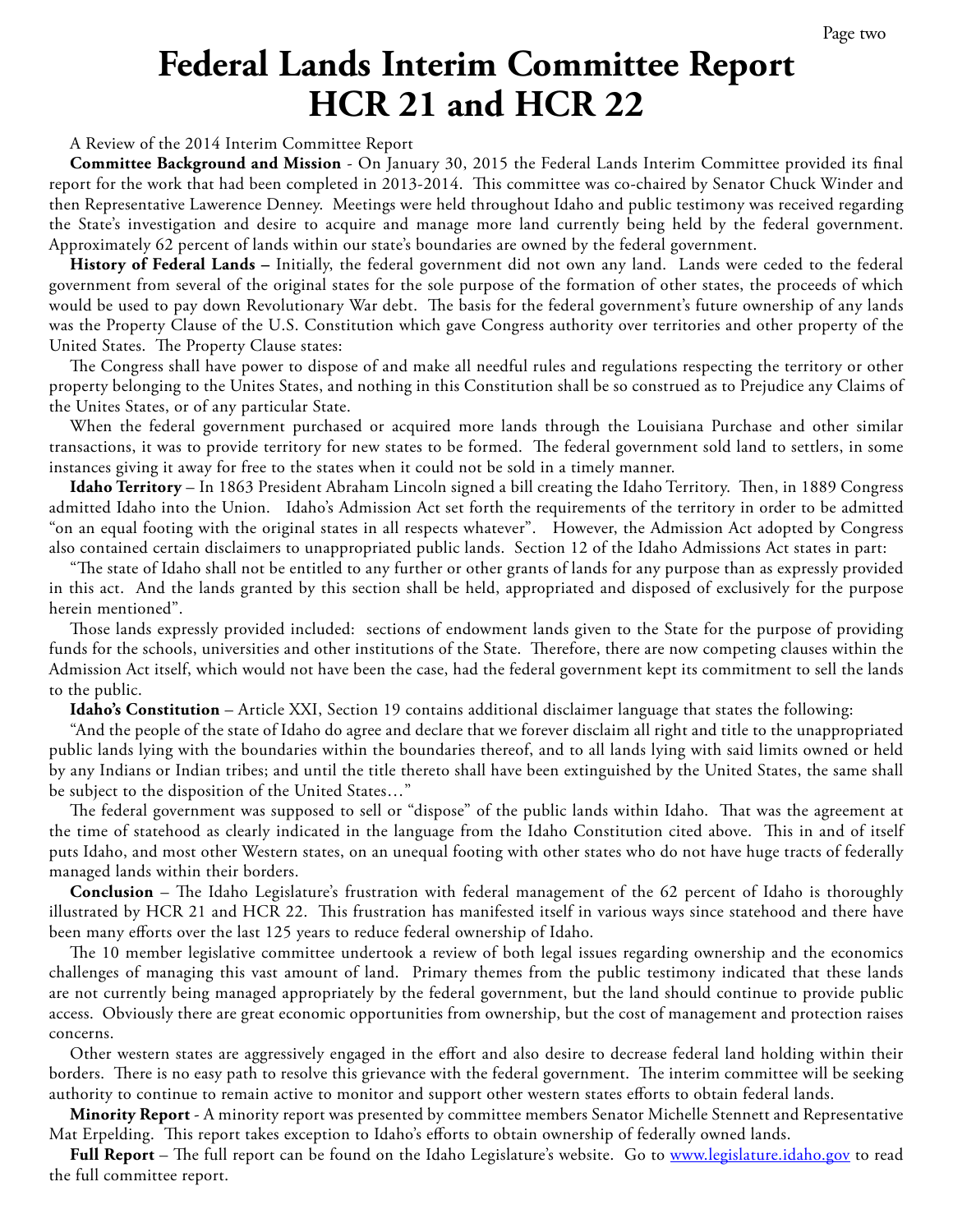### **BYU-Idaho Ag Econ Students visit Legislature**

This week, BYU-Idaho ag econ professor, Dr. Stephen McGary, brought 25 of his AGBUS 410 students to Boise to get a firsthand look at the legislative and public policy process.

While in Boise the students met with Senate Pro Tem, Brent Hill (R-Rexburg), attended the Senate Agricultural Affairs Committee meeting and observed the Senate and House floor sessions. The class also met with the State Economist, Idaho Dairymen's Association and Director Celia Gould, Idaho Department of Agriculture. The group attended the House and Senate Resource Committees. They also met with the Idaho Farm Bureau Federation Governmental Affairs staff who discussed legislative issues and answered questions about the public policy process.

BYUI students participating in this year's tour were Nazareth Aintablian, Zachary Bollschweiler, Hannah Christensen, Jessalyn Croft, Krysten Davis, Araujo Dos Anjos, Bruno Daniel, Dallin Greer, Annie Jo Hankins, Rebecca Henderson, Dalan Lerwill, Aaron Liljenquist, Matthew Martin, Brandon Mathews, Chance Merrill, Tyson Nicoll, Joshua Noble, Kyle Palmer, Bryton Ricks, Catelyn Sanders Kate Schlueter, Taylor Smith, Cody Stinnett, Kristopher Toll and Milo Wrigley.

#### **Regulatory Freedom Amendment**

Representative Tom Dayley (R-Boise) has introduced HJM1 which urges Congress to propose the Regulation Freedom Amendment as an amendment to the U.S. Constitution. The amendment would provide a mechanism for greater congressional oversight of executive agency rulemaking.

The amendment as proposed states: "Whenever one quarter of the members of the United States House of Representatives or the United States Senate transmits to the President their written declaration of opposition to a proposed federal regulation, it shall require a majority vote of the House of Representatives and the Senate to adopt that regulation."

If proposed by Congress and ratified by the states, this amendment would allow Congress to rein in over-reaching federal agencies and ensure that the rules they propose are in conformance with the laws Congress has passed. Idaho Farm Bureau supports HJM1.

### **Big Wreck Ahead: Unknown Time and Place**

During the last ten days discussion of highway and infrastructure maintenance revenue has increased. Last week ITD Director, Brian Ness, addressed the Joint Senate and House Transportation Committees and told them \$262 million is still a valid number for infrastructure maintenance. Director Ness also said that \$262 million annually could remove all restricted bridges in ten years.

This week the Idaho Association of Highway Districts (IAHD) and Association of Idaho Cities (Cities) spoke to the Senate Transportation Committee and discussed their current and future needs. Highway districts maintain 12,000 lane miles, counties-14,000 land miles and cities-5,000 lane miles. The Cities also said they were responsible for 267 bridges, 80 of which are 50 years old or older.

The House Republican Caucus also met and concluded that highway maintenance revenue was an issue and that the solution(s) could be a variety and/or combination of things; increased fuel taxes, increased registrations and license fees or any other of a number of revenue raising ideas. House Majority Caucus Chairman, Rep. John Vander Woude (R-Nampa) said that revenue might be raised through a combination of legislative actions and that not everyone was going to agree on all revenue raising methods. All ideas were on the table. The Majority Caucus Chairman said that on some measures House members ". . . may just have to hold their nose and vote."

For the last two legislative sessions action by the legislative, not executive branch, has been the thrust of the proposed infrastructure revenue increases. In his 2015 State of the State Address, Governor Otter said that he would not support any maintenance revenue legislation that took money from the general fund. At this point, no bills have surfaced, there is a lot of rumored activity but there has been little or no movement on the issue to this point in time. The common thought is that no one wants to be on the tip of the spear and be the first to be known for raising taxes and fees.

As a summary of past revenue raising proposals and a preview of what might be ahead, an excerpt from a 2014 Idaho Farm Bureau Federation white paper which summarizes 2013 and 2014 legislative activity follows. Cited amounts are accurate as of July 2014 and many are still being used in the current discussion. continued page 4